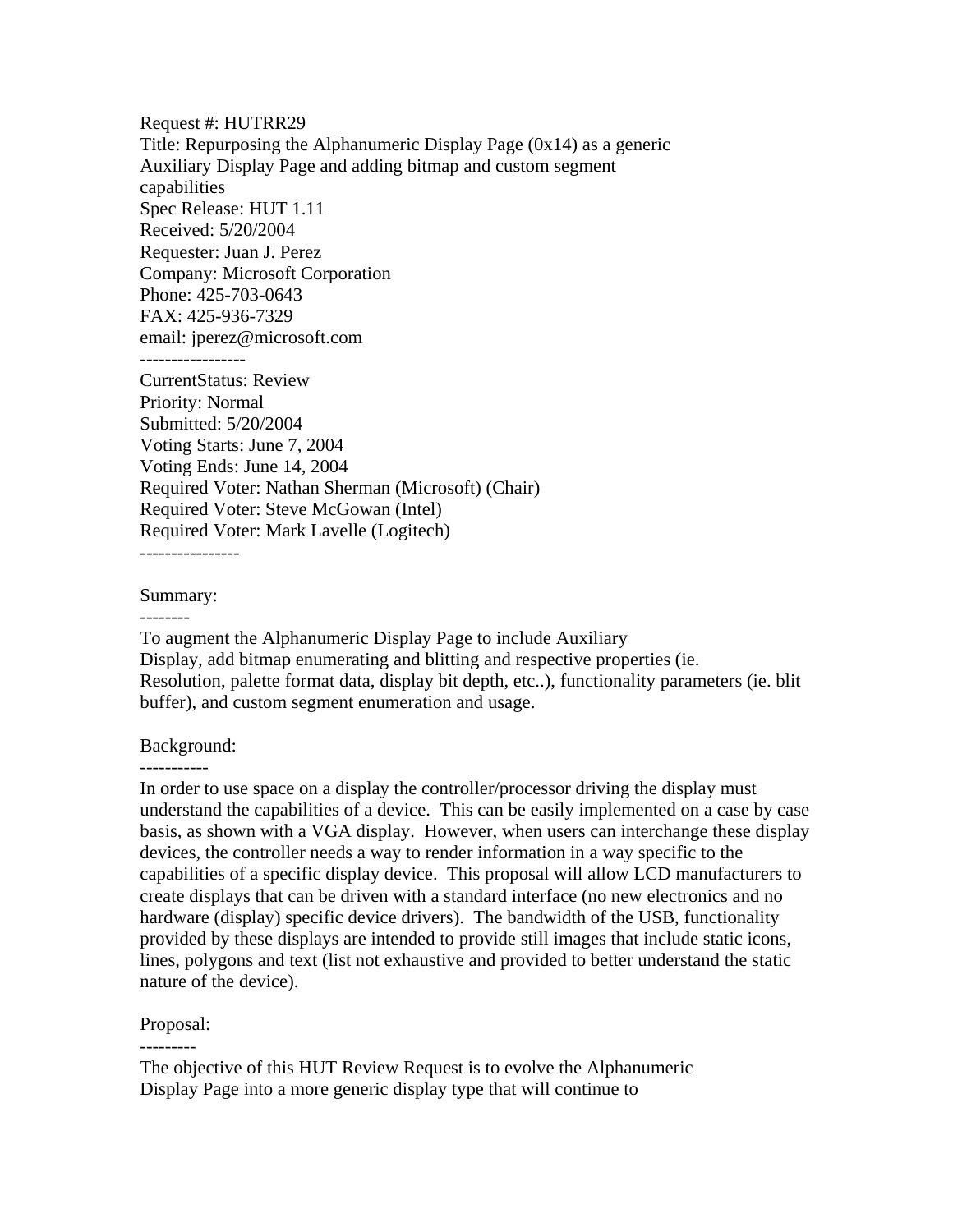support the Alphanumeric functionality and in addition support small displays. Making the alphanumeric and bitmap specific types of segments on an Auxiliary Display and creating a Custom Segments Report (CL) will allow display manufacturers to produce displays with different segments. An example of a custom segment is the battery indicator on a mobile phone.

Note: Because the Auxiliary Display Page will continue to have the Usage IDs and Usage Types found in the Alphanumeric Display Page, legacy hardware devices and legacy software will not be affected by the renaming and adding of functionality.

Please refer to http://www.usb.org/developers/hidpage for references into the HID Usage Pages.

The following are the changes and additions to Usage Page 0x14:

Usage Page 0x14 Renamed from Alphanumeric Display Page to Auxiliary Display Page 0x14.

**Additions** 

| <b>Usage ID</b> | <b>Usage Name</b>          | <b>Usage Type</b>     |
|-----------------|----------------------------|-----------------------|
| 02              | <b>Auxiliary Display</b>   | CA                    |
| 80              | <b>Bitmap Size X</b>       | <b>SV</b>             |
| 81              | <b>Bitmap Size Y</b>       | SV                    |
| 82              | Max Blit Size              | SV                    |
| 83              | <b>Bit Depth Format</b>    | SV                    |
| 84              | <b>Display Orientation</b> | DV                    |
| 85              | Palette Report             | <b>CL</b>             |
| 86              | Palette Data Size          | <b>SV</b>             |
| 87              | Palette Data Offset        | SV                    |
| 88              | Palette Data               | <b>Buffered Bytes</b> |
| 8A              | <b>Blit Report</b>         | <b>CL</b>             |
| 8Β              | <b>Blit Rectangle X1</b>   | SV                    |
| 8C              | <b>Blit Rectangle Y1</b>   | SV                    |
| 8D              | <b>Blit Rectangle X2</b>   | SV                    |
| 8Е              | <b>Blit Rectangle Y2</b>   | <b>SV</b>             |
| 8F              | <b>Blit Data</b>           | <b>Buffered Bytes</b> |
| 90              | Soft Button                | CL                    |
| 91              | Soft Button ID             | SV                    |
| 92              | Soft Button Side           | SV                    |
| 93              | Soft Button Offset 1       | SV                    |
| 94              | Soft Button Offset 2       | SV                    |
| 95              | Soft Button Report         | SV                    |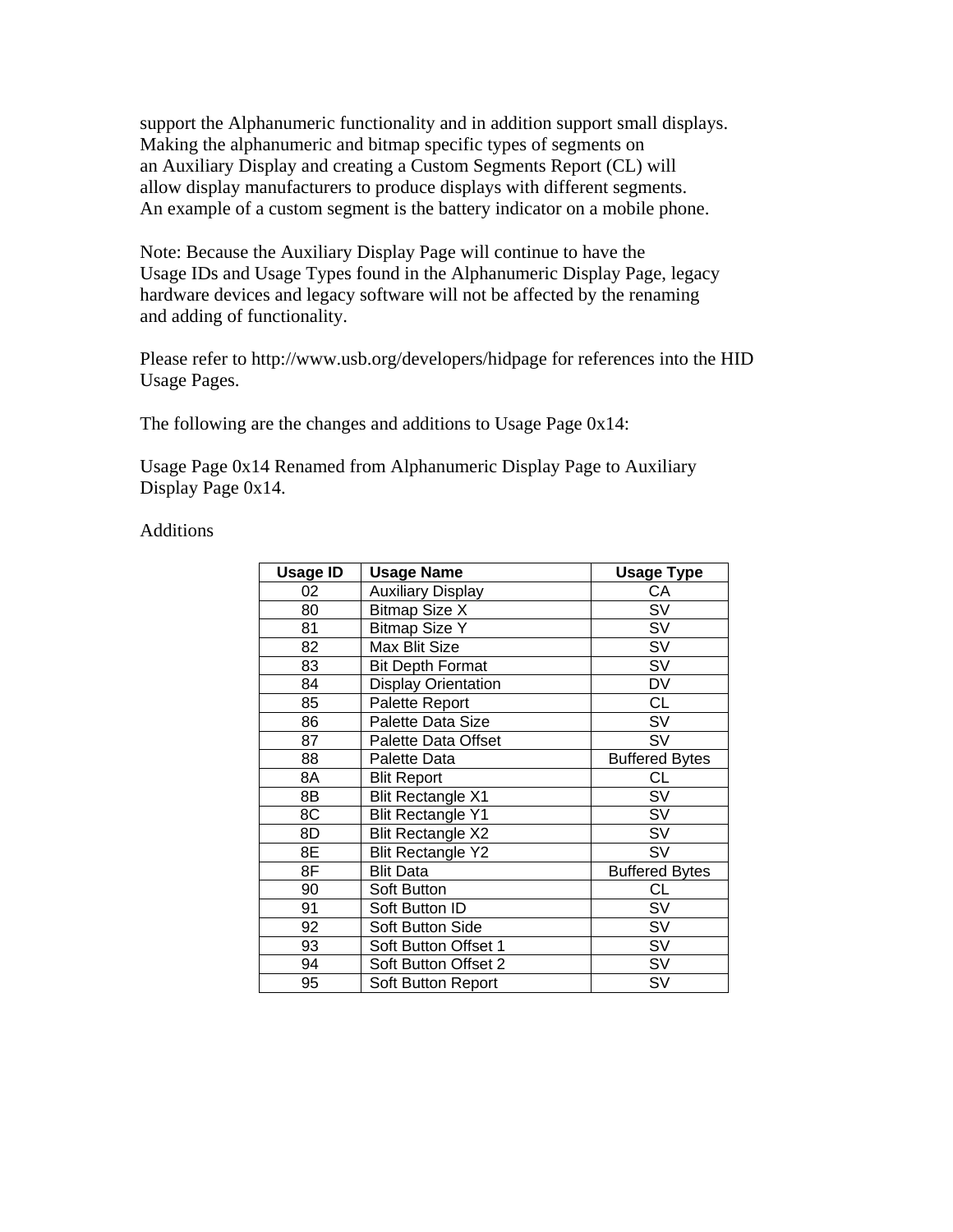# **1 Alphanumeric Display**

## *1.1 Bitmapped Display*

There are 3 types of Bit Depth Formats supported:

- Monochrome, where a pixel value is interpreted as a monochrome intensity.
- Indexed, where a pixel value is either used as an index into a palette table to determine the color to be displayed.
- RGB, where each pixel value contains the respective color component values to be displayed.

Some Bit Depth formats support an Alpha channel. The following formula is applied to each color when calculating the resulting displayed pixel value.

Displayed Pixel Component = (Blit Data component \* Alpha) + (frame buffer data component \* (MaximumPossibleAlphaValue - Alpha))

Where a "component" is the R, G, or B value of the an RGB pixel or the brightness value of a monochromatic display. The *MaximumPossibleAlphaValue* is 1 for a 1 bit Alpha value or 255 for an 8-bit Alpha value.

Auxiliary Display CA - A collection of auxiliary display related usages.

## **1.1.1 Display Attributes Report**

The usages defined in this section must be contained in a Display Attributes Report feature report, which declares the basic capabilities of the device.

## **1.1.1.1 Display Specification**

| Bitmap Size X | SV - Specifies the X Resolution -1 of the bitmap segment on the<br>display. |
|---------------|-----------------------------------------------------------------------------|
| Bitmap Size Y | SV - Specifies the Y Resolution -1 of the bitmap segment on the<br>display. |

## **1.1.1.2 Bit Depth Format**

Bit Depth Format  $SV - ID$  of the bit depth format supported by the device. The format specifies whether the display is Indexed or RGB, Monochrome or Color, and the bit depth and format of the pixel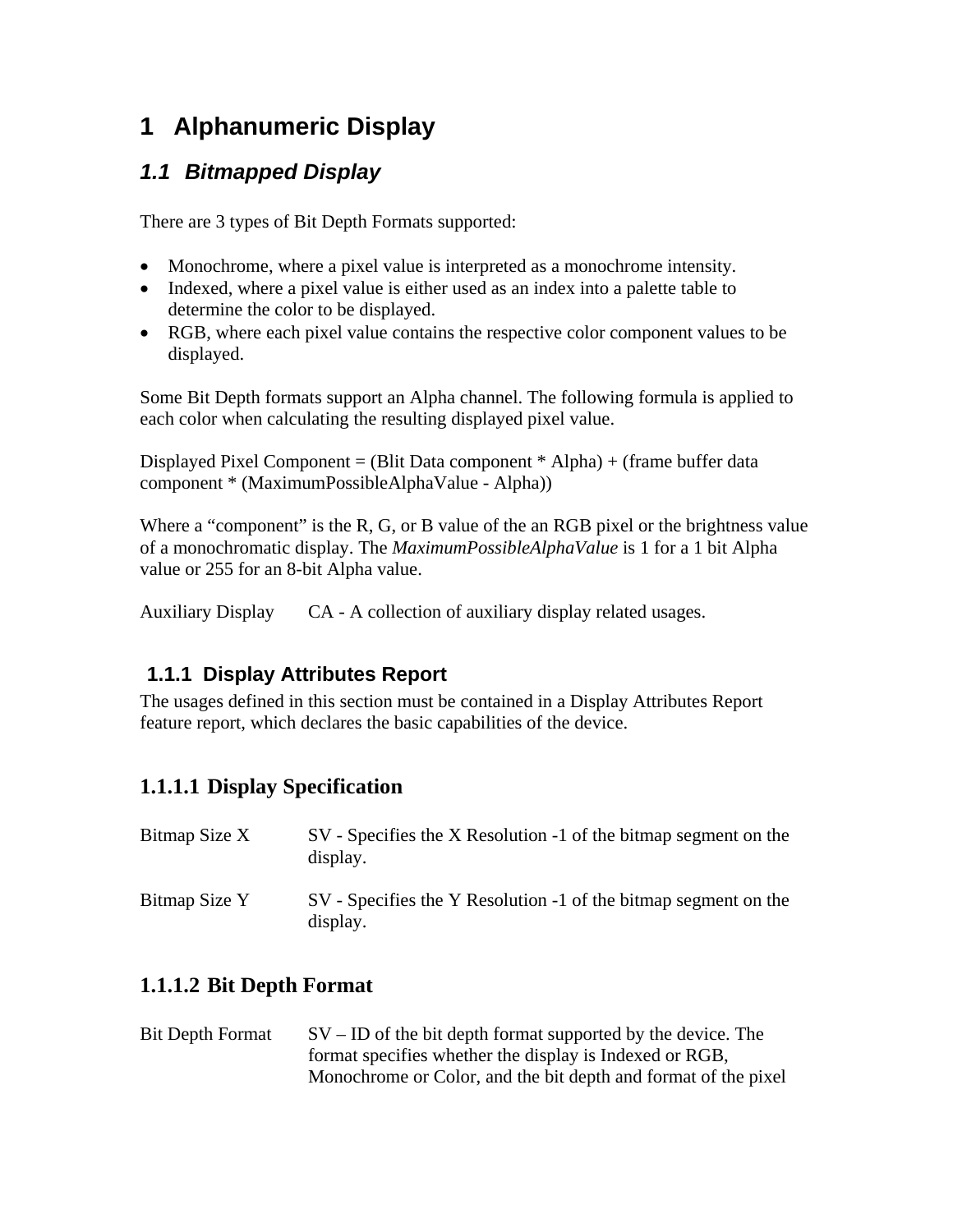data. See the Indexed and RGB Formats described below for more details. Bit Depth Format DV – If multiple Bit Depth formats are supported by a display then multiple Bit Depth Format usages will be declared in a Display Attributes Report. And a Bit Depth usage must be declared in a

feature report to allow the client to set the current bit depth format.

### *1.1.1.2.1 Monochrome and Indexed Formats*

An Indexed format is specified by ORing it with an RGB BitDepth format value. The resulting value not only specifies the size of the palette table, but the RGB format of its entries. For instance, a BitDepth Format value of 0x13 indicates the palette has 16 entries, where each entry supports a 555 RGB color value.

It is not legal to declare an RGB Format that supports Alpha channels for an Indexed format.

A Palette Report must be declared if an Indexed format is defined. For Indexed formats the system is responsible for initializing all palette entries. For Monochrome formats, a 0 pixel value displays the background color and the maximum pixel value displays the foreground or Active color at maximum intensity.

#### 0x1 - BitDepth Indexed 1 Bit

Specifies the display supports a pixel bit depth of 1 bit. If an Indexed format is specified, the palette table will contain 2 entries for specifying two possible colors, where pixel value is the index into the palette table. If a Monochrome format is declared, a 0x0 value displays the Background color for the pixel and a value of 1 displays is the Active color at maximum intensity.

#### 0x2 - BitDepth Indexed 2 Bits

Specifies the display supports a bit depth of 2 bits. If an Indexed format is specified, the palette table will contain 4 entries. Not finding a Palette Report indicates a Monochrome format, where a 0x0 value displays the Background color for the pixel and a value of 3 displays is the Active color at maximum intensity.

#### 0x3 - BitDepth Indexed 4 Bits

Specifies the display supports a bit depth of 4 bits. If If an Indexed format is specified, the palette table will contain 16 entries. If a Monochrome format is declared, a 0x0 value displays the Background color for the pixel and a value of 0xF displays is the Active color at maximum intensity.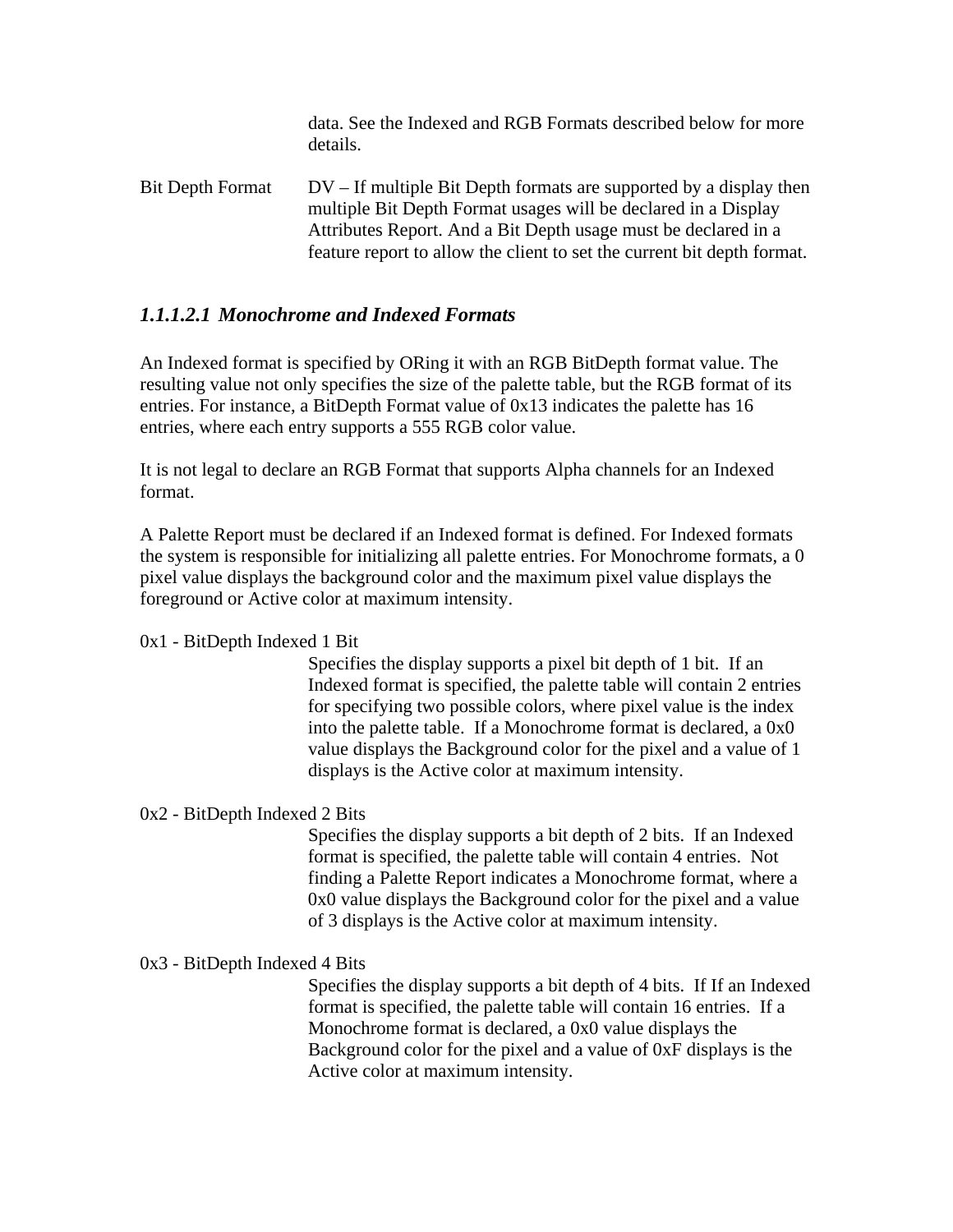#### 0x4 - BitDepth Indexed 8 Bits

Specifies the display supports a bit depth of 8 bits. If an Indexed format is specified, the palette table will contain 256 entries. If a Monochrome format is declared, a 0x0 value displays the Background color for the pixel and a value of 0xFF displays is the Active color at maximum intensity.

#### *1.1.1.2.2 RGB Formats*

Note that bit 8 of the usage value is asserted if an alpha channel is supported.

#### 0x10 - BitDepth RGB 555

Specifies the display supports a bit depth of 15 bits in a 16-bit value. Finding this usage specifies that a Palette Report is invalid. Bits 0-4 indicate the red aspect of a specific pixel. Bits 5-9 indicate the green aspect of the specific pixel. Bits 10-14 indicate the blue aspect of the indexed pixel. Bit 15 is unused in this pixel bit depth.

#### 0x90 - BitDepth ARGB 1555

Specifies the display supports a bit depth of 16 bits. Finding this usage specifies that a Palette Report is invalid. Bits 0-4 indicate the red aspect of a specific pixel. Bits 5-9 indicate the green aspect of the specific pixel. Bits 10-14 indicate the blue aspect of the indexed pixel. Bit 15 is the alpha value of the pixel.

#### 0x20 - BitDepth RGB 565

Specifies the display supports a bit depth of 16 bits. Finding this usage specifies that a Palette Report is invalid. Bits 0-4 indicate the red aspect of a specific pixel. Bits 5-10 indicate the green aspect of the specific pixel. Bits 11-15 indicate the blue aspect of the indexed pixel.

#### 0x30 - BitDepth RGB 888

Specifies the display supports a bit depth of 24 bits. Finding this usage specifies that a Palette Report is invalid. Bits 0-7 indicate the red aspect of a specific pixel. Bits 8-15 indicate the green aspect of the specific pixel. Bits 16-23 indicate the blue aspect of the indexed pixel.

#### 0xC0 - BitDepth ARGB 8888

Specifies the display supports a bit depth of 32 bits. Finding this usage specifies that a Palette Report is invalid. Bits 0-7 indicate the red aspect of a specific pixel. Bits 8-15 indicate the green aspect of the specific pixel. Bits 16-24 indicate the blue aspect of the indexed pixel. Bits 25-31 indicate the alpha value of the pixel.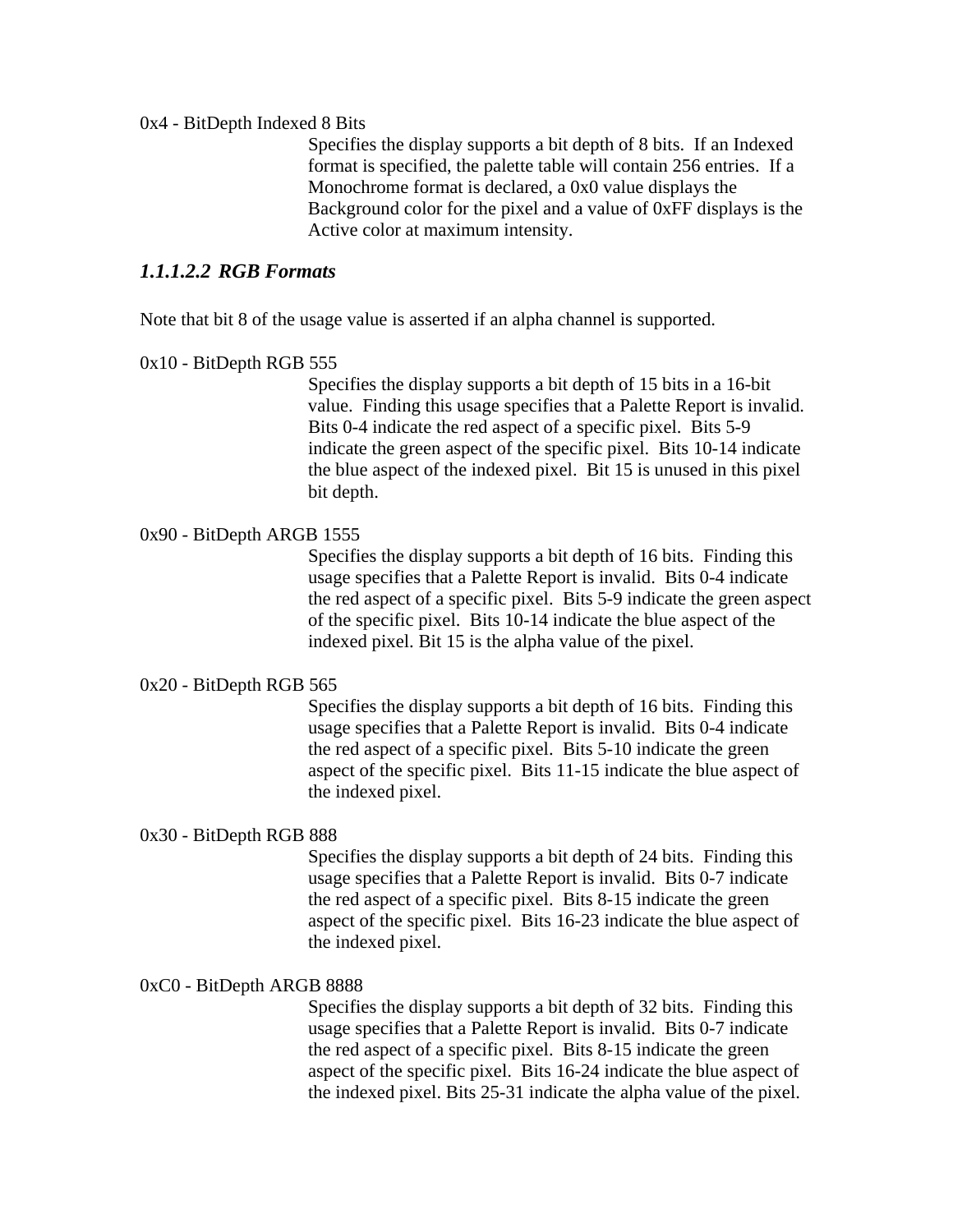#### 0xA - BitDepth PARGB 8888

Specifies the display supports a bit depth of 32 bits. Finding this usage specifies that a Palette Report is invalid. The first 8 bit is the alpha value of the pixel. Note that the alpha value should be calculated into the following 24 bits of the pixel data. The second 8 bits indicate the red aspect of a specific pixel. The third 8 bits indicate the green aspect of the specific pixel. The fourth 8 bits indicate the blue aspect of the indexed pixel.

0x40 - BitDepth 8880

Specifies the display supports a bit depth of 32 bits. Finding this usage specifies that a Palette Report is invalid. Bits 0-7 indicate the red aspect of a specific pixel. Bits 8-15 indicate the green aspect of the specific pixel. Bits 16-23 indicate the blue aspect of the indexed pixel. Bits 24-31 of the pixel data should be set to 0 and are ignored by the display.

### **1.1.1.3 Soft Buttons**

Soft (unlabeled) Buttons can be positioned around the edges of the display. Knowing the position of the button, an application can render text or an icon close to the button that has the associated function, defining its purpose.

The existence of a Soft Button collection in a Report descriptor indicates that the device supports Soft Buttons. A Soft Button collection defines the position of soft button. This information is normally retrieved at initialization time. During run time, input reports are generated to indicate changes in the state of a button.

Note: The button collection will include usages from the functional Button Usage Page (0x09) in order to represent hardware buttons with an associated function.

| <b>Soft Button</b>      | CL - This usage encapsulates 4 usages that define a Soft Button.<br>The usages are; a Button Usage Page declaration that defines<br>button number, and Soft Button Offset 1, Soft Button Offset 2, and<br>Soft Button Side that defined the position of the button on the<br>periphery of the display. A Soft Button collection is declared for<br>each soft button present on the display. |
|-------------------------|---------------------------------------------------------------------------------------------------------------------------------------------------------------------------------------------------------------------------------------------------------------------------------------------------------------------------------------------------------------------------------------------|
| <b>Soft Button ID</b>   | $SV$ – This usage specifies the usage value from the Button Usage<br>table $(0x09)$ that will be used to identify this button.                                                                                                                                                                                                                                                              |
| <b>Soft Button Side</b> | $SV$ – This usage specifies the side of the display where the button<br>resides. Where, $0 = top$ , $1 = bottom$ , $2 = left$ side. $3 = right$ side.                                                                                                                                                                                                                                       |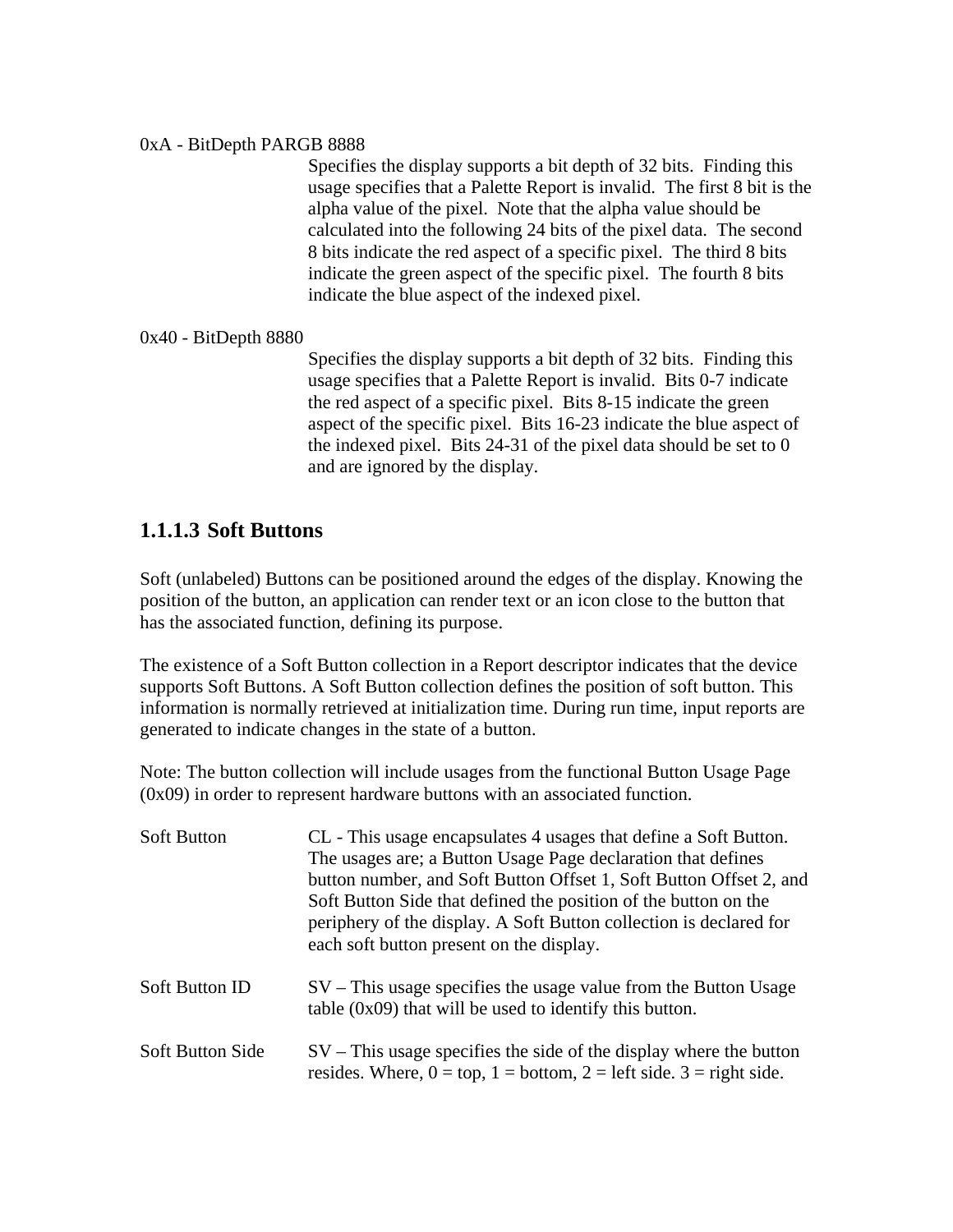- Soft Button Offset 1  $SV A$  static value that specifies the offset in pixels of the top or left edge of the button. If the Soft Button Side usage equals *top* or *bottom* then the offset is in the column position of the side of the button nearest the origin. If the Soft Button Side usage equals *right* or *left* then the offset is in the row position of the side of the button nearest the origin.
- Soft Button Offset  $2 \text{ } SV A$  static value that specifies the offset in pixels of the bottom or right edge of the button. If the Soft Button Side usage equals *top* or *bottom* then the offset is in the column position of the side of the button farthest from the origin. If the Soft Button Side usage equals *right* or *left* then the offset is in the row position of the side of the button farthest from the origin.

### **1.1.2 Orientation**

Pixels are addressed in row and columns. The origin or 0,0 position is always in the upper left hand corner of the display. Below is an example of a 128x64 bitmapped display.



**Figure 1: Display Orientation and Writing Order** 

Display Orientation  $DV - This$  usage is declared if the orientation of the display can be changed during usage. It identifies the location of the origin as viewed by the user.

> Note: the application must perform the translations necessary to correctly display the screen to the user given the Orientation information.

- $0$  Origin at top left (default)
- 1 Origin at top right (rotated 90 degrees clockwise)
- 2 Origin at bottom right (rotated 180 degrees clockwise)
- 3 Origin at bottom left (rotated 270 degrees clockwise)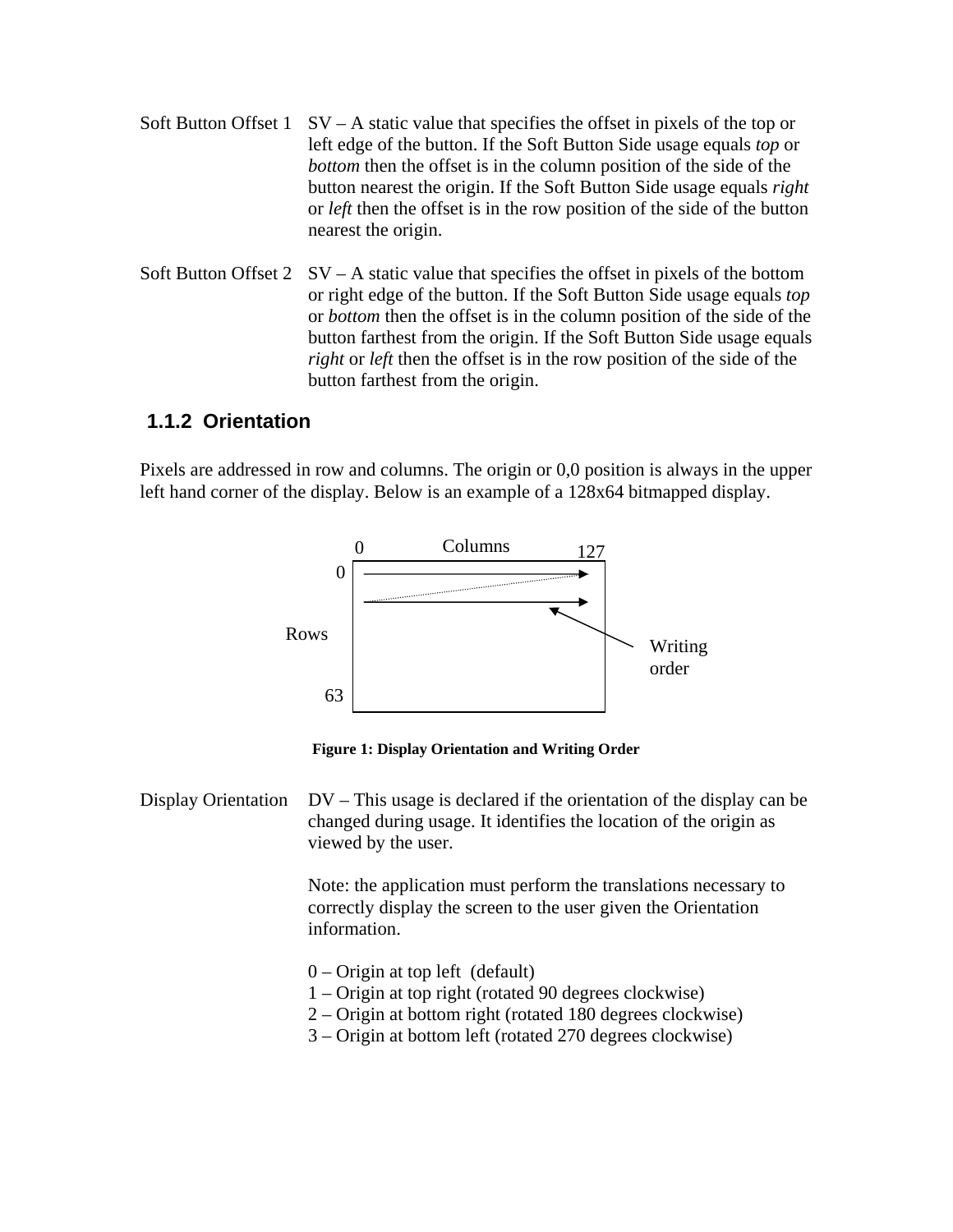### **1.1.3 Palette Report**

| Palette Report      | $CL$ – Finding this usage in a display application descriptor<br>indicates the Auxiliary Display supports loadable Palettes. This<br>usages applies to a logical collection that defines the palette<br>download report.                                                                                                                                                                                                                                                                                    |
|---------------------|-------------------------------------------------------------------------------------------------------------------------------------------------------------------------------------------------------------------------------------------------------------------------------------------------------------------------------------------------------------------------------------------------------------------------------------------------------------------------------------------------------------|
| Palette Data Size   | SV - Specifies the number of palette table entries contained in the<br>Palette Data buffered bytes field.                                                                                                                                                                                                                                                                                                                                                                                                   |
| Palette Data Offset | SV - Specifies the offset into the palette table of the first entry<br>contained in the Palette Data buffered bytes field. This field can be<br>optional if the Palette Data Size is large enough to initialize the<br>complete Palette table at once. If not declared, then the all Palette<br>table entries must be included in a Palette Rptr report                                                                                                                                                     |
| Palette Data        | Buffered Bytes – A collection of buffered bytes data that contains<br>the palette data. The size of the individual palette entries are<br>determined by the Bit Depth Format, see the descriptions above. If<br>a Palette Data Offset is declared then the palette entries are loaded<br>into the palette table starting at the offset declared by the Palette<br>Data Offset. If a Palette Data Offset is not declared then the palette<br>entries are loaded into the palette table starting at offset 0. |

### **1.1.4 Blit Report**

| <b>Blit Report</b> | $CL$ – This usage is required for moving data to or from a |
|--------------------|------------------------------------------------------------|
|                    | Bitmapped Display Device.                                  |

The maximum size of a blit (in bytes) that is supported by the display, is defined by the size of the buffered bytes field in the Blit Report.

The following Blit Rectangle coordinates specify the bounding rectangle X1, Y1, X2, Y2 where the Blit Data buffer will be moved. The coordinate values assume the default Orientation of the display. See section 1.1.2 for more information on the default orientation.

If no Blit Rectangle usages are declared, then the client should assume that the data provided in the Blit Data is for the entire display buffer. i.e. the blit rectangle is (0,0, Bitmap Size  $X - 1$ , Bitmap Size  $Y - 1$ ).

If a coordinate of the bounding rectangle is outside the boundaries of the display, the display will ignore data for this part of the Blit Data Buffer.

| Blit Rectangle X1 | $DV - Specifies the X component of the top left corner of the$ |
|-------------------|----------------------------------------------------------------|
|                   | rectangle for the blit.                                        |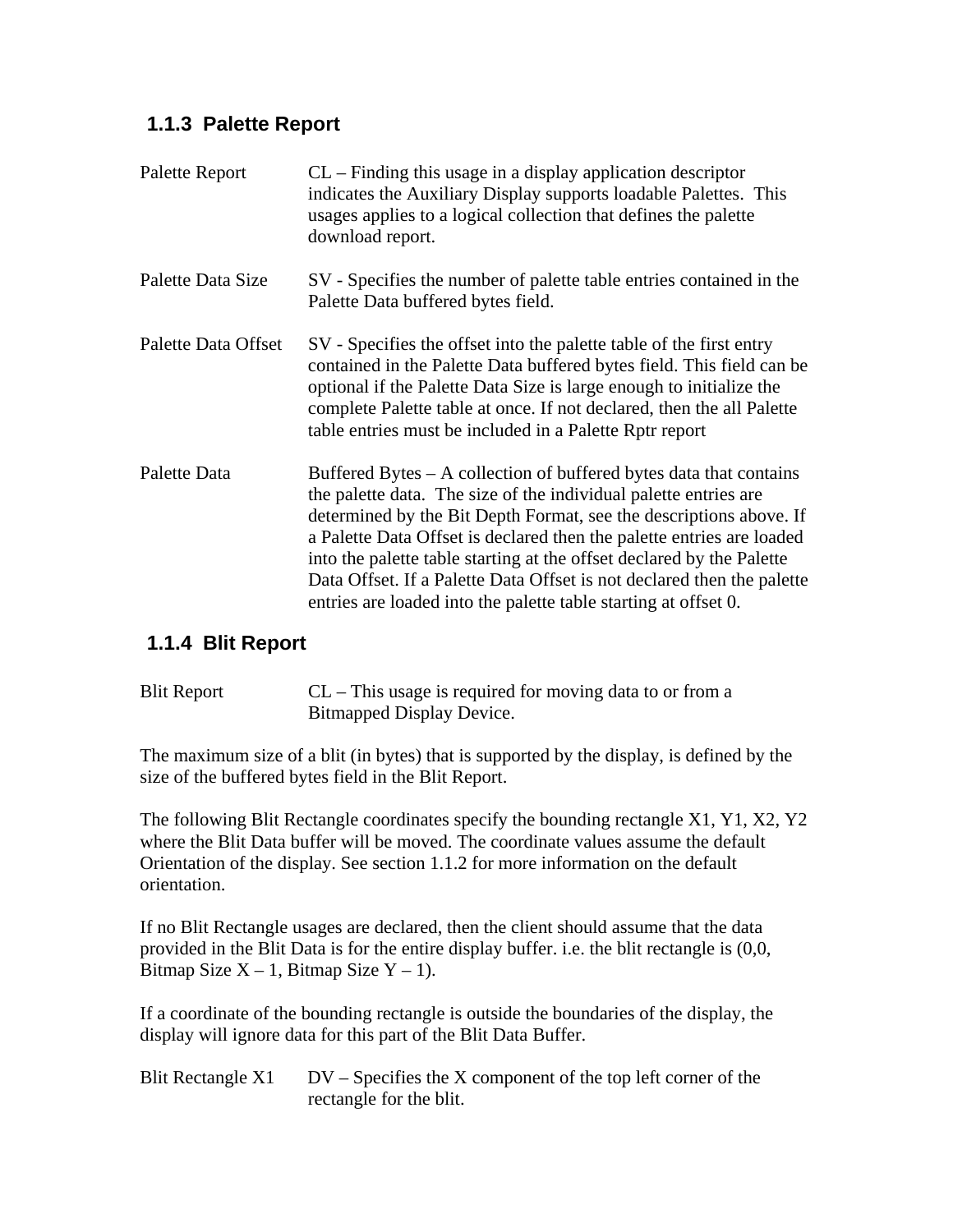| <b>Blit Rectangle Y1</b> | DV - Specifies the Y component of the top left corner of the<br>rectangle for the blit.                                                                             |
|--------------------------|---------------------------------------------------------------------------------------------------------------------------------------------------------------------|
| Blit Rectangle X2        | DV - Specifies the X component of the bottom right corner of the<br>rectangle for the blit.                                                                         |
| <b>Blit Rectangle Y2</b> | DV - Specifies the X component of the bottom right corner of the<br>rectangle for the blit.                                                                         |
| <b>Blit Data</b>         | Buffered Bytes – The buffer that contains the pixel data for each<br>pixel in a blit to a display. The number of pixels contained in the<br>Blit Data buffer equals |
|                          | (Blit Rectangle X1 - Blit Rectangle X2)<br>* (Blit Rectangle Y1 - Blit Rectangle Y2).                                                                               |
|                          | The format of the pixel data is a function of the Bit Depth Format,<br>see section 18.2.1.                                                                          |

## **1.1.5 Soft Button Report**

Soft Button Report CL - The Soft Button Report collection will include usages from the Button Usage page (0x09), which provides usages for generic non-function based button usages. The IDs of these buttons are defined in a Soft Button collection.

## *1.2 Sample Aux Display Device*

The following example of a 128 x 64 bitmap display device with a 256 color 555 palette and 4 soft buttons on the bottom edge of the display. The Soft Buttons are 24 pixels wide, on 32 pixel centers, where the left-most button is offset 4 pixels from the edge of the display.

Five reports are defined:

- A Display Attributes feature report is declared for identifying fixed features of the display. This report defines the size of the display, the bit depth and format, and the positions of the soft buttons. All of the Feature report's fields are constant.
- A Display Status input report that identifies state changes in the display.
- A Palette output report for loading the palette. Note that up to 256 bytes of palette data can be sent to the display in a single Palette report. Given 16-bits per palette entry, 2 reports are required to load the complete palette. One report with a Palette Data Offset  $= 0$  and a second report with a Palette Data Offset  $= 128$ .
- A Blit output report for loading pixel data to the display. Note that up to 256 bytes of pixel data can be sent to the display in a single Blit report. Given 8-bits per pixel, 32 reports are required to completely refresh the screen.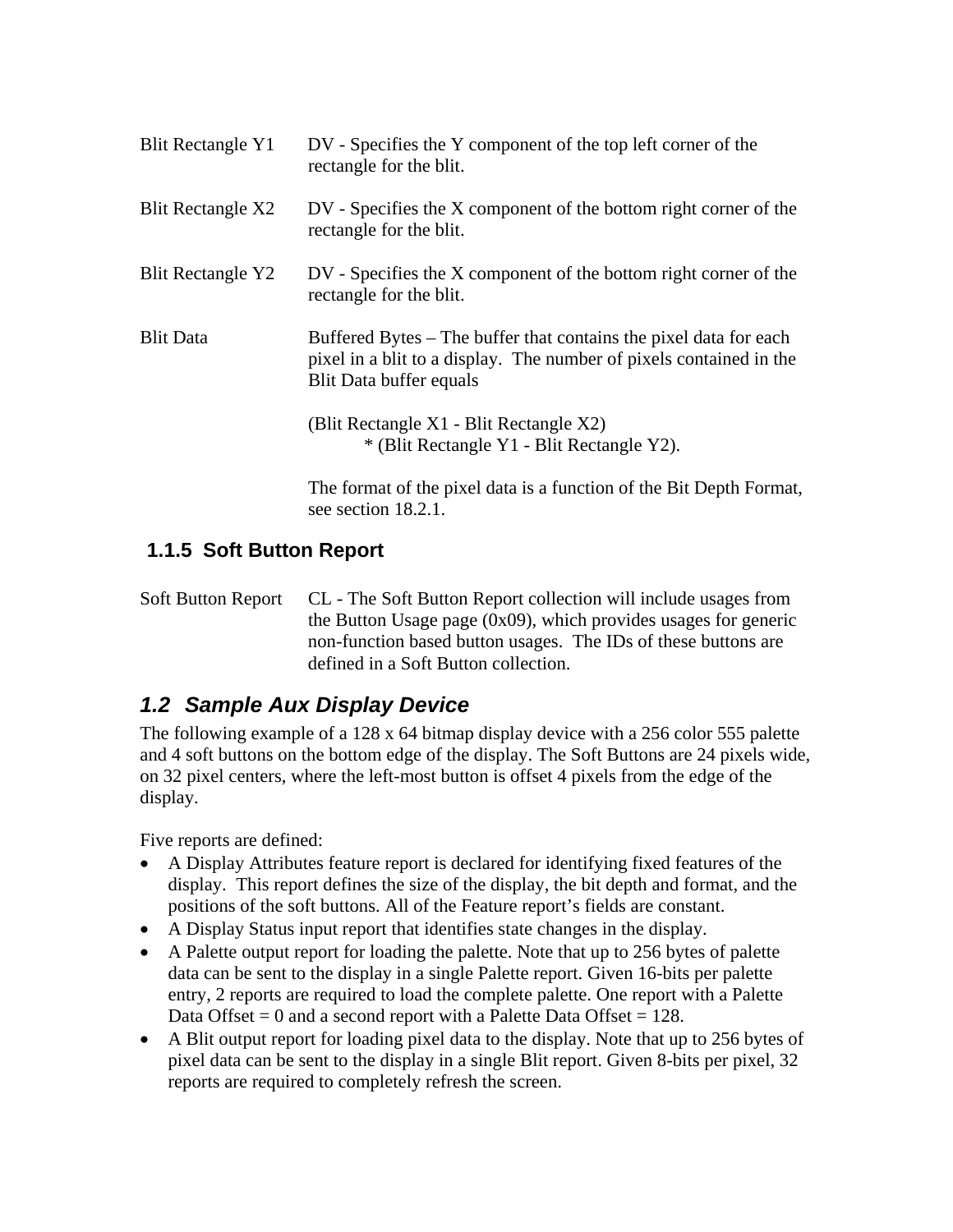• And a Soft Button input report for notifying the client of any buttons pressed by the user.



**Figure 2: Example Display Layout** 

## **1.2.1 Example Aux Display Report Descriptor**

| USAGE_PAGE (Alphanumeric Display) |                                                                    | 05 14          |
|-----------------------------------|--------------------------------------------------------------------|----------------|
| USAGE (Auxiliary Display)         |                                                                    | 09 02          |
| COLLECTION (Application)          |                                                                    | A1 01          |
| USAGE (Display Attributes Report) |                                                                    | 09 20          |
| COLLECTION (Logical)              |                                                                    | A1 02          |
| REPORT_ID (1)                     |                                                                    | 85 01          |
| USAGE (Bitmap Size X)             | Constant = $128-1$                                                 | 09 80          |
| USAGE (Bitmap Size Y)             | Constant = $64-1$                                                  | 09 81          |
| USAGE (Bit Depth Format)          | Constant = $0x14$                                                  | 09 83          |
|                                   | (Blit Format = 8 bit-Indexed with 555 palette)                     |                |
| LOGICAL MINIMUM (0)               |                                                                    | 15 00          |
| LOGICAL MAXIMUM (255)             |                                                                    | 26 FF 00       |
| REPORT_SIZE (8)                   |                                                                    | 75 08          |
| REPORT COUNT (3)                  |                                                                    | 95 03          |
| FEATURE (Cnst, Var, Abs)          |                                                                    | B1 03          |
| USAGE (Soft Button)               |                                                                    | 09 90          |
| COLLECTION (Logical)              |                                                                    | A1 02          |
| USAGE (Soft Button ID)            | Constant = $1$ (Button 1)                                          | 09 91          |
| USAGE (Soft Button Side)          | $Constant = 1 (Bottom)$                                            | 09 92          |
| REPORT_SIZE (4)                   |                                                                    | 75 04          |
| REPORT_COUNT (2)                  |                                                                    | 95 02          |
| LOGICAL MAXIMUM (15)              |                                                                    | 25 OF          |
| FEATURE (Cnst, Var, Abs)          |                                                                    | B1 03          |
|                                   | USAGE (Soft Button Offset $1$ ) Constant = 4 (left side of button) | 09 93          |
| USAGE (Soft Button Offset 2)      | Constant = $28$ (right side of button)                             | 09 94          |
| REPORT SIZE (8)                   |                                                                    | 75 08          |
| LOGICAL MAXIMUM (255)             |                                                                    | 26 FF 00       |
| FEATURE (Cnst, Var, Abs)          |                                                                    | B1 03          |
| END_COLLECTION                    |                                                                    | C <sub>0</sub> |
| USAGE (Soft Button)               |                                                                    | 09 90          |
| COLLECTION (Logical)              |                                                                    | A1 02          |
| USAGE (Soft Button ID)            | Constant = $2$ (Button 2)                                          | 09 91          |
| USAGE (Soft Button Side)          | Constant = $1$ (Bottom)                                            | 09 92          |
| REPORT SIZE (4)                   |                                                                    | 75 04          |
| LOGICAL MAXIMUM (15)              |                                                                    | 25 OF          |
| FEATURE (Cnst, Var, Abs)          |                                                                    | B1 03          |
|                                   | USAGE (Soft Button Offset 1) Constant = 36 (left side of button)   | 09 93          |
| USAGE (Soft Button Offset 2)      | Constant = $60$ (right side of button)                             | 09 94          |
| REPORT_SIZE (8)                   |                                                                    | 75 08          |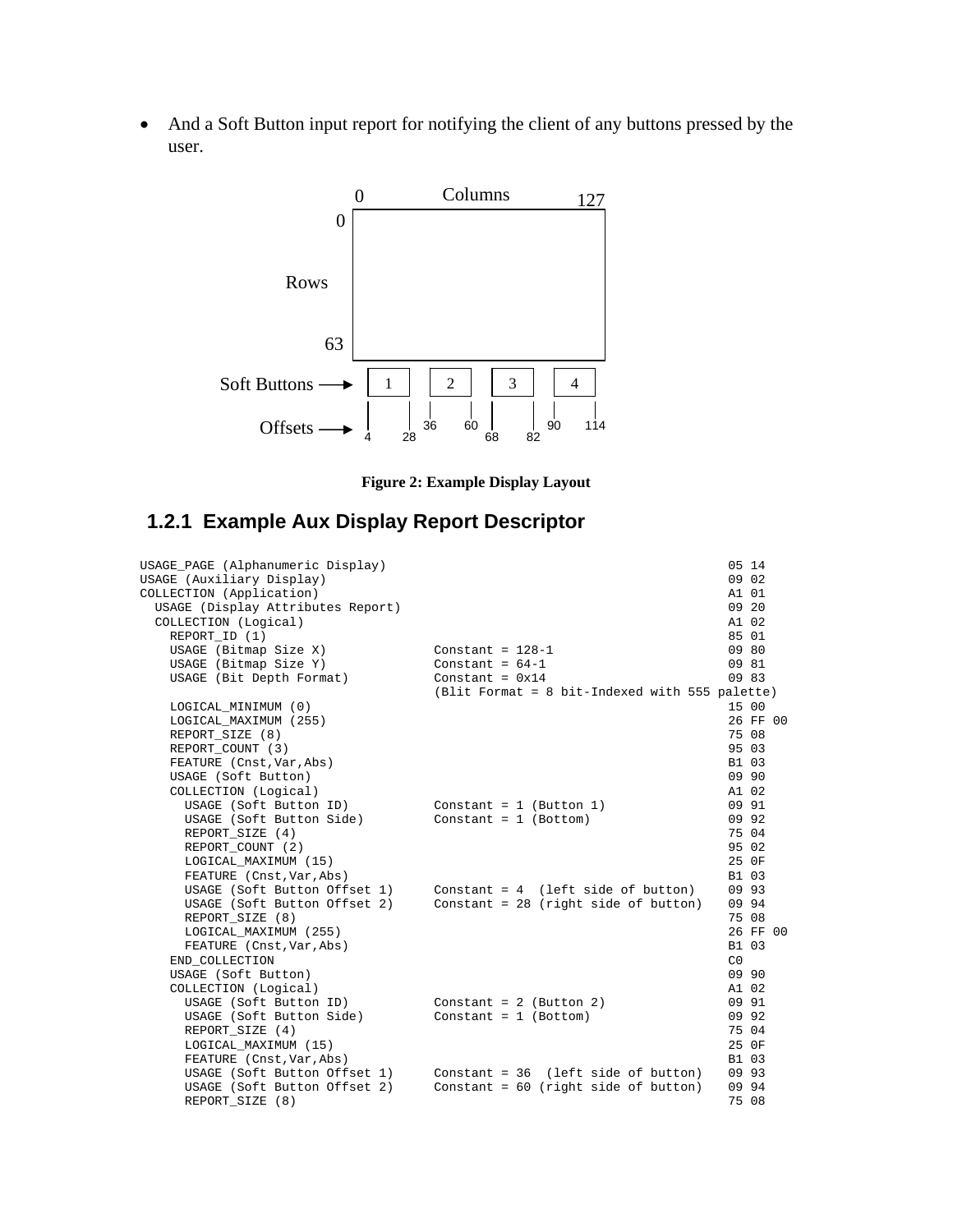| LOGICAL MAXIMUM (255)                                  |                                                                             | 26 FF 00                |
|--------------------------------------------------------|-----------------------------------------------------------------------------|-------------------------|
| FEATURE (Cnst, Var, Abs)<br>END_COLLECTION             |                                                                             | B1 03<br>C0             |
| USAGE (Soft Button)                                    |                                                                             | 09 90                   |
| COLLECTION (Logical)                                   |                                                                             | A1 02                   |
| USAGE (Soft Button ID)                                 | $Constant = 3 (Button 3)$                                                   | 09 91                   |
| USAGE (Soft Button Side)                               | $Constant = 1 (Bottom)$                                                     | 09 92                   |
| REPORT_SIZE (4)                                        |                                                                             | 75 04                   |
| LOGICAL MAXIMUM (15)<br>FEATURE (Cnst, Var, Abs)       |                                                                             | 25 OF<br>B1 03          |
|                                                        | USAGE (Soft Button Offset 1) Constant = 68 (left side of button)            | 09 93                   |
| USAGE (Soft Button Offset 2)                           | Constant = 82 (right side of button)                                        | 09 94                   |
| REPORT_SIZE (8)                                        |                                                                             | 75 08                   |
| LOGICAL MAXIMUM (255)                                  |                                                                             | 26 FF 00                |
| FEATURE (Cnst, Var, Abs)                               |                                                                             | B1 03                   |
| END_COLLECTION<br>USAGE (Soft Button)                  |                                                                             | C0<br>09 90             |
| COLLECTION (Logical)                                   |                                                                             | A1 02                   |
| USAGE (Soft Button ID)                                 | $Constant = 4 (Button 4)$                                                   | 09 91                   |
| USAGE (Soft Button Side)                               | $Constant = 1 (Bottom)$                                                     | 09 92                   |
| REPORT_SIZE (4)                                        |                                                                             | 75 04                   |
| LOGICAL MAXIMUM (15)                                   |                                                                             | 25 OF                   |
| FEATURE (Cnst, Var, Abs)                               | USAGE (Soft Button Offset 1) Constant = 90 (left side of button)            | B1 03<br>09 93          |
|                                                        | USAGE (Soft Button Offset 2) Constant = $114$ (right side of button)        | 09 94                   |
| REPORT_SIZE (8)                                        |                                                                             | 75 08                   |
| LOGICAL MAXIMUM (255)                                  |                                                                             | 26 FF 00                |
| FEATURE (Cnst, Var, Abs)                               |                                                                             | B1 03                   |
| END_COLLECTION                                         |                                                                             | CO                      |
| END_COLLECTION                                         |                                                                             | C0                      |
| USAGE (Display Status)<br>COLLECTION (Logical)         |                                                                             | 09 2D<br>A1 02          |
| USAGE (Stat Not Ready)                                 |                                                                             | 09 2E                   |
| USAGE (Stat Ready)                                     |                                                                             | 09 2F                   |
| REPORT_SIZE (8)                                        |                                                                             | 75 08                   |
| REPORT_COUNT (1)                                       |                                                                             | 95 01                   |
| LOGICAL MAXIMUM (1)                                    |                                                                             | 25 01                   |
| INPUT (Data, Ary, Abs, Null)<br>END_COLLECTION         |                                                                             | 81 40<br>C0             |
| USAGE (Palette Report)                                 |                                                                             | 09 85                   |
| COLLECTION (Logical)                                   |                                                                             | A1 02                   |
| USAGE (Palette Data Size)                              |                                                                             | 09 86                   |
|                                                        | Number of Palette table entries in the buffered<br>bytes Palette Data field |                         |
| USAGE (Palette Data Offset)                            |                                                                             | 09 87                   |
|                                                        | Start offset in palette table for palette                                   |                         |
| REPORT_SIZE (8)                                        | entries in Palette Data                                                     | 75 08                   |
| REPORT_COUNT (2)                                       |                                                                             | 95 02                   |
| OUTPUT (Data, Var, Abs, Null)                          |                                                                             | 91 42                   |
| USAGE (Palette Data)                                   | Palette Data buffer                                                         | 09 88                   |
| REPORT_SIZE (8)                                        |                                                                             | 75 08                   |
| REPORT_COUNT (256)                                     |                                                                             | 96 00 01                |
| OUTPUT (Data, Var, Abs, Buf)<br>END_COLLECTION         |                                                                             | 92 02 01<br>$_{\rm C0}$ |
| USAGE (Blit Report)                                    |                                                                             | 09 8A                   |
| COLLECTION (Logical)                                   |                                                                             | A1 02                   |
| REPORT_ID (2)                                          |                                                                             | 85 02                   |
| USAGE (Blit Rectangle X1)                              | Blit rectangle definition                                                   | 09 8B                   |
| USAGE (Blit Rectangle Y1)<br>USAGE (Blit Rectangle X2) |                                                                             | 09 8C                   |
| USAGE (Blit Rectangle Y2)                              |                                                                             | 09 8D<br>09 8E          |
| REPORT_SIZE (8)                                        |                                                                             | 75 08                   |
| REPORT_COUNT (4)                                       |                                                                             | 95 04                   |
| LOGICAL_MAXIMUM (127)                                  |                                                                             | 25 7F                   |
| OUTPUT (Data, Var, Abs)                                |                                                                             | 91 02                   |
| USAGE (Blit Data)                                      | Blit Data buffer                                                            | 09 8F                   |
| REPORT_SIZE (8)<br>REPORT_COUNT (256)                  |                                                                             | 75 08<br>96 00 01       |
| OUTPUT (Data, Var, Abs, Buf)                           |                                                                             | 92 02 01                |
| END_COLLECTION                                         |                                                                             | $_{\rm C0}$             |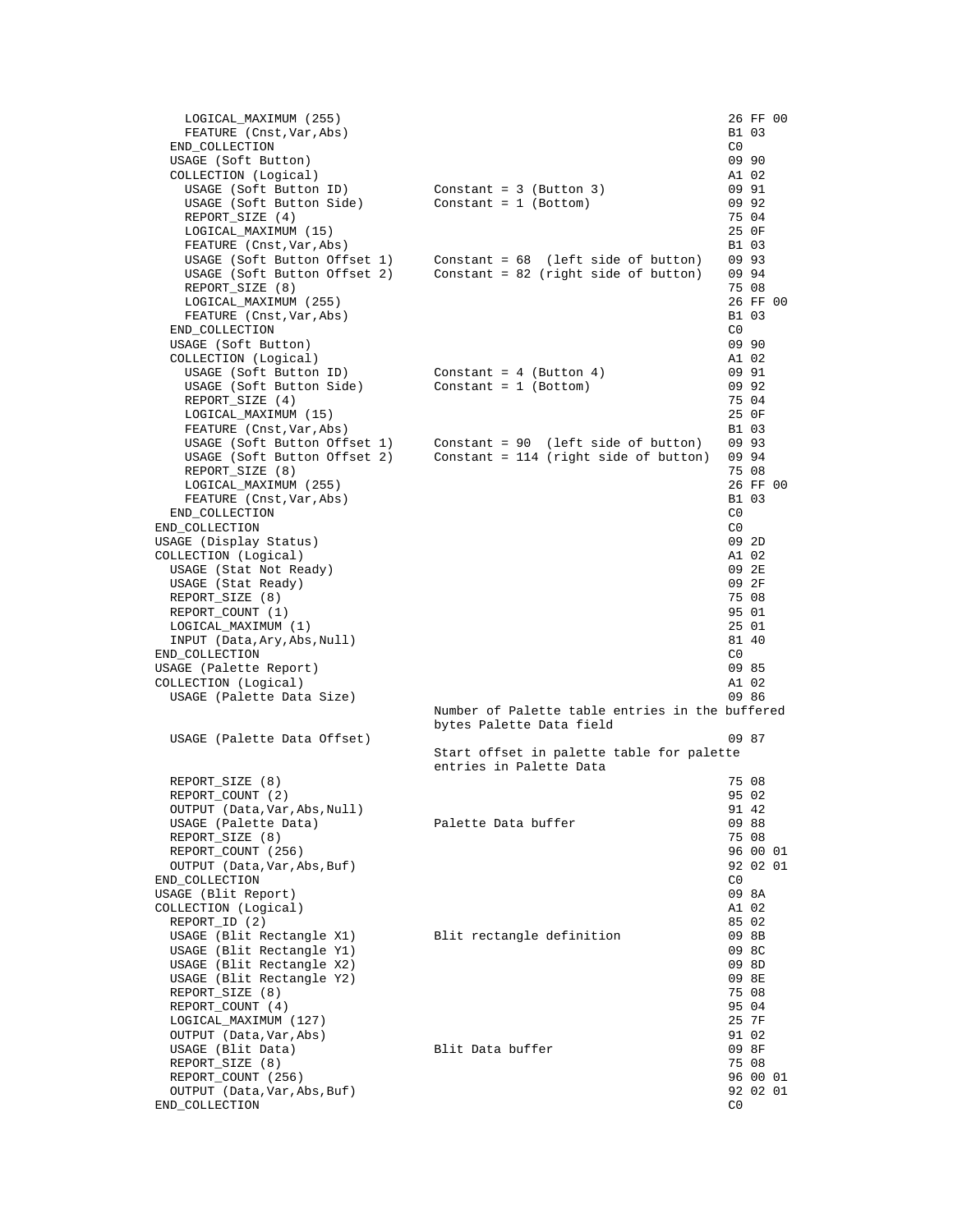| USAGE (Soft Button Report) | 09 95          |
|----------------------------|----------------|
| COLLECTION (Logical)       | A1 02          |
| USAGE PAGE (Button)        | 05 09          |
| USAGE MINIMUM (Button 1)   | 19 01          |
| USAGE MAXIMUM (Button 4)   | 29 04          |
| REPORT SIZE (1)            | 75 01          |
| REPORT COUNT (4)           | 95 04          |
| LOGICAL MAXIMUM (1)        | 25 01          |
| INPUT (Data, Var, Abs)     | 81 02          |
| REPORT SIZE (4)            | 75 04          |
| REPORT COUNT (1)           | 95 01          |
| INPUT (Cnst, Var, Abs)     | 81 03          |
| END COLLECTION             | C0             |
| END COLLECTION             | C <sub>0</sub> |

#### Response:

---------

<sam> I dropped the Custom Segment usage because that's what Vendor Defined Usages are for.

nathans@microsoft.com Minor edit to sample descriptor comment field clarifying that Bitmap Size X and Bitmap Size Y are 0-based.

Notes on Approval Procedure:

----------------------------

HID WG On Line Voting Procedures

1. Votes are on a per company basis.

2. Each Review Request shall have attached a Required Voter List that is the result of recruiting by the HID Chair and submitter of members of the USB IF. Required Voter List must include the HID Chair plus 2 companies (other than the submitter) plus any others designated by the HID Chair at the Chair's discretion. The Required Voter List ensures that a quorum is available to approve the Request.

3. Impose a 7-calendar-day posting time limit for new Review Requests. HID Chair or designate must post the RR within 7 calendar days. HID Chair or designate must work with the submitter to make sure the request is valid prior to posting. Valid review request must include all fields marked as required in the template. A new template will be adopted that requires at least the following fields: Change Text, Required Voter List, Review Period End Date and Voting End Date, Submittal Date, Submitter, Review Request Title and RR Number.

4. If a RR approval process stalls, the HID Chair may call a face-to-face meeting or conference call to decide the issue. Submitter may request that this take place.

5. Impose a minimum 15-calendar-day review period on a posted RR prior to the voting period. At HID Chair discretion, changes to the RR may require this review period to restart.